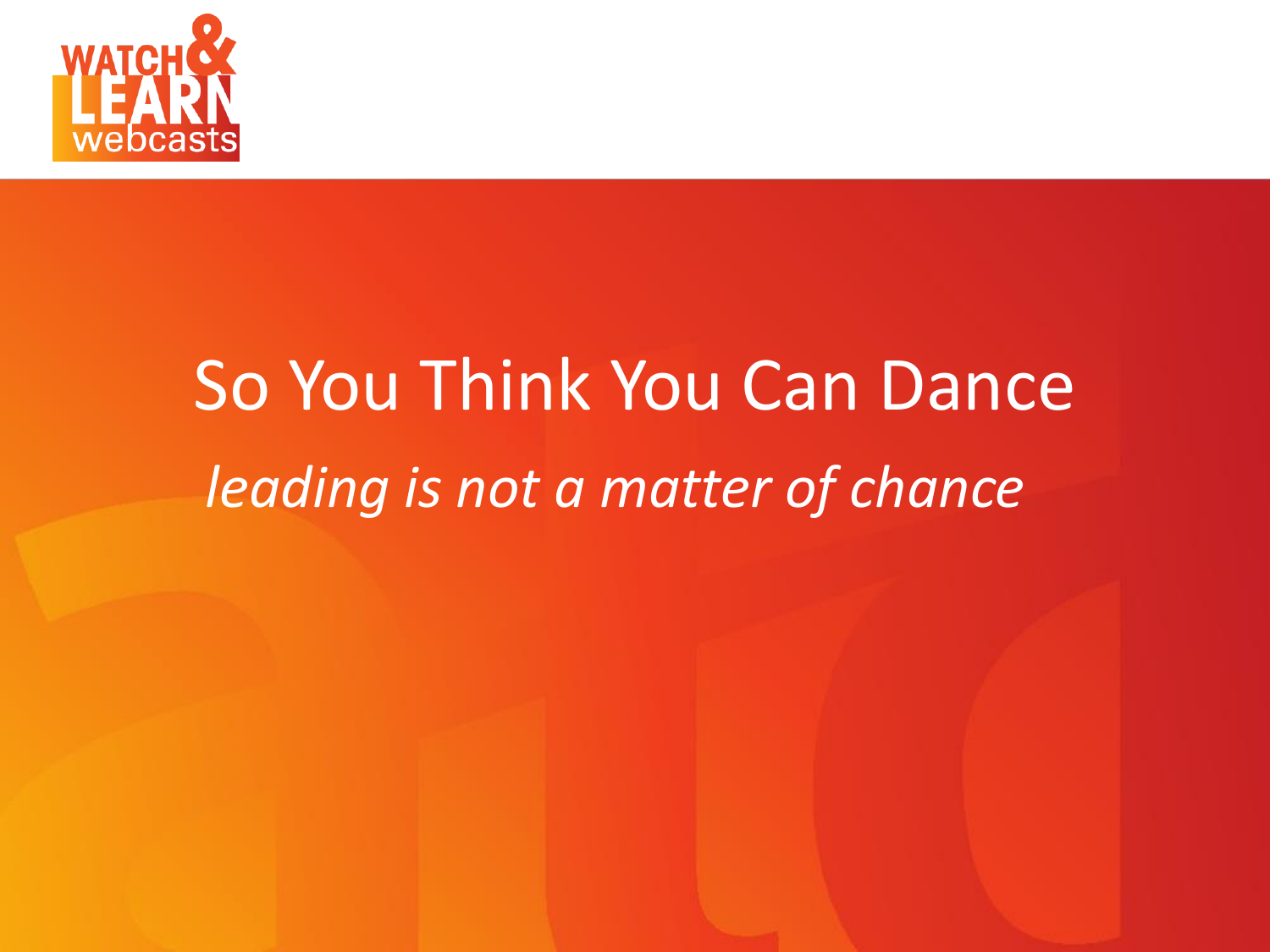#### What makes you think you can lead?

- **E** Lead with a vision
- **E** Lead with direction
- **E** Lead with influence
- **E** Lead with motivation
- **E** Lead with inspiration

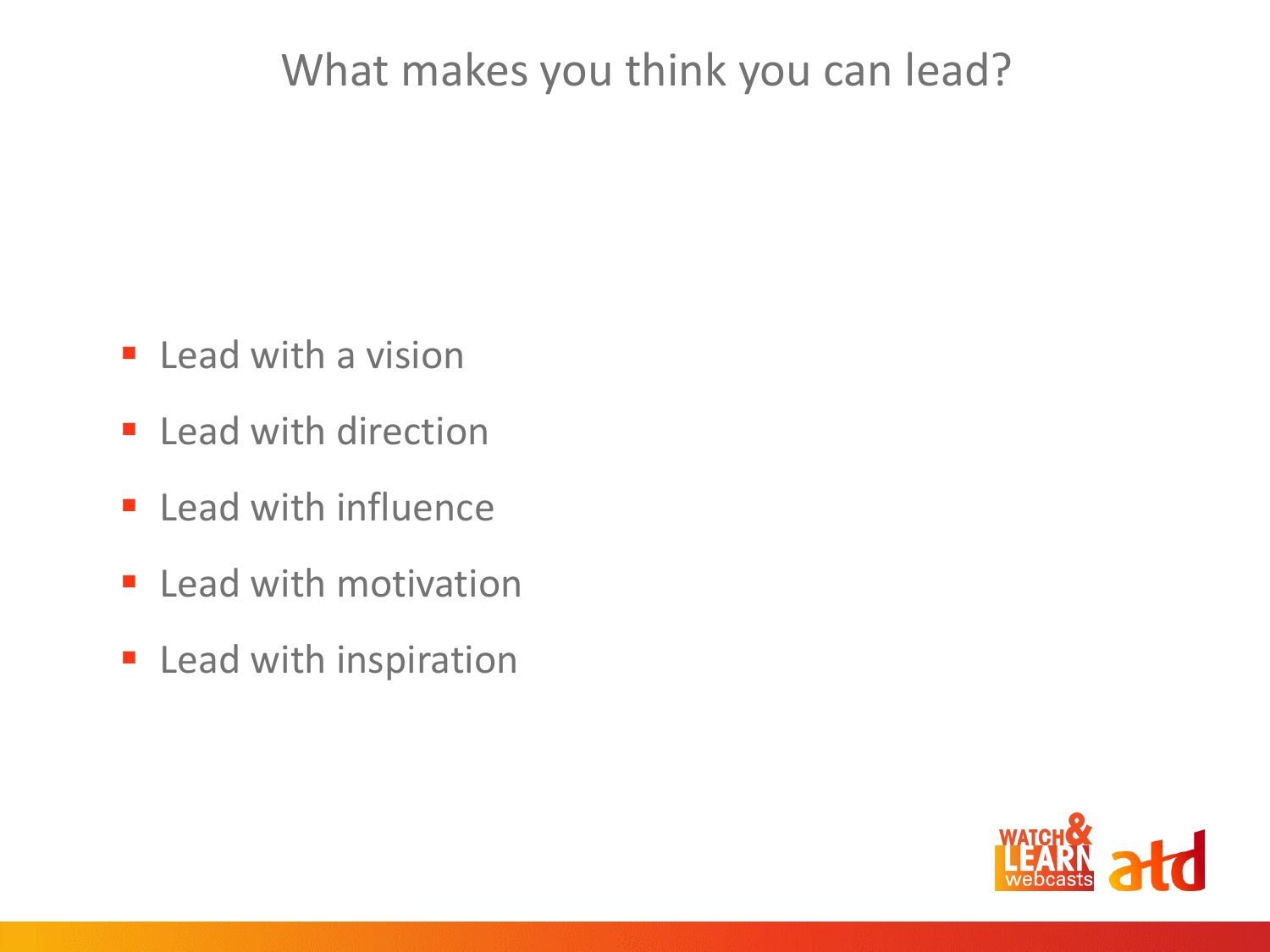## Rodney, Lisa …

- Rodney was having problems with some employees sitting back and not performing. Rodney thought these employees show no initiative. He made decisions and solved their problems, and yet, was confused by their production dropping.
- Lisa is a friend to her employees. She wants her employees to be happy. She has an open-door communication style. Lately, she has heard complaints about her fairness, and has observed work not getting done. She struggles with making decisions and why there seems to be an atmosphere of negativity.

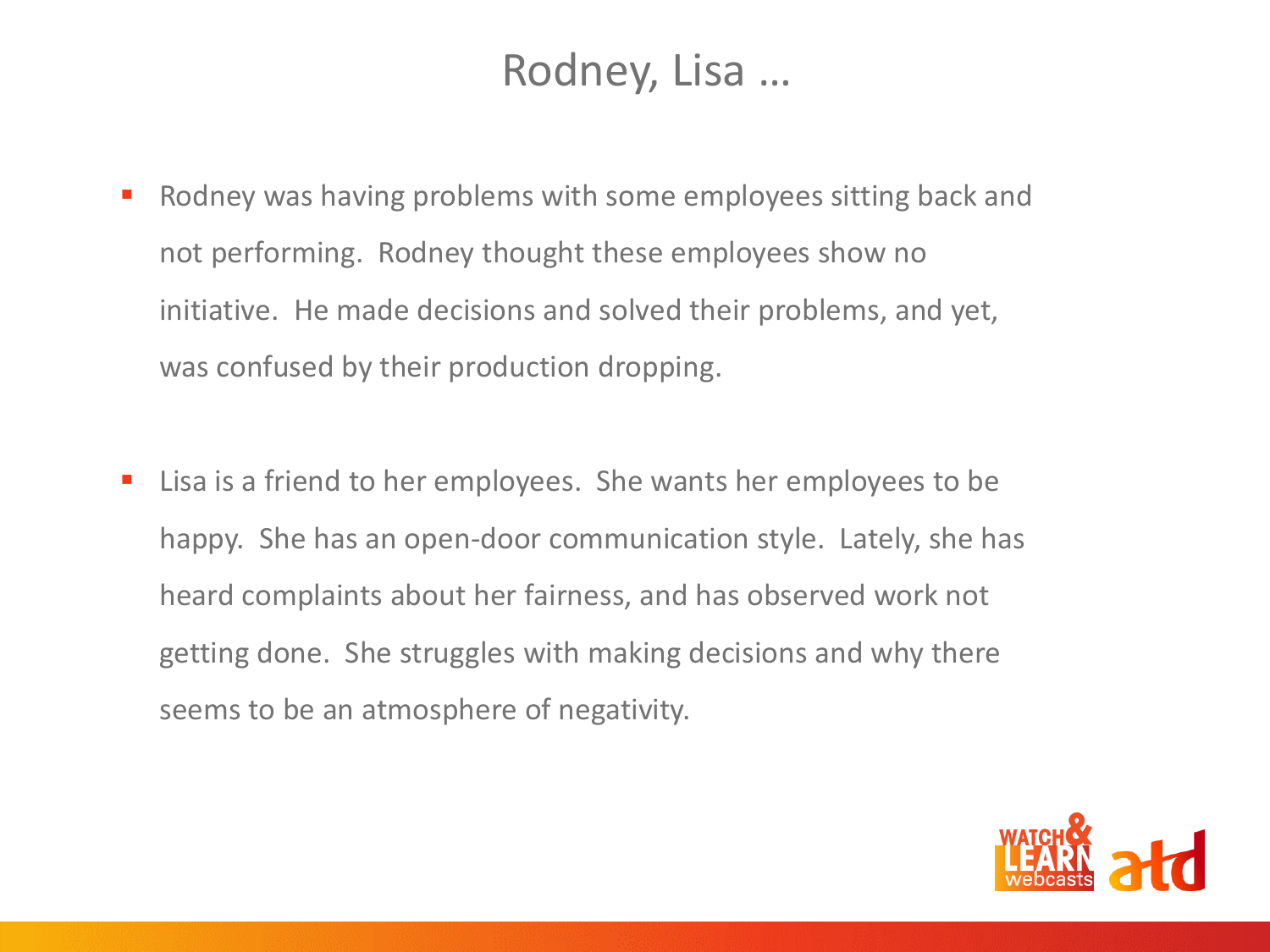# , and Jeff

• Jeff coaches Brad once a week about how to make decisions. He clearly explained Brad's job-related work expectations. Brad also learned from Jeff how processes and standards must be followed. Brad understood and was motivated to make it happen.

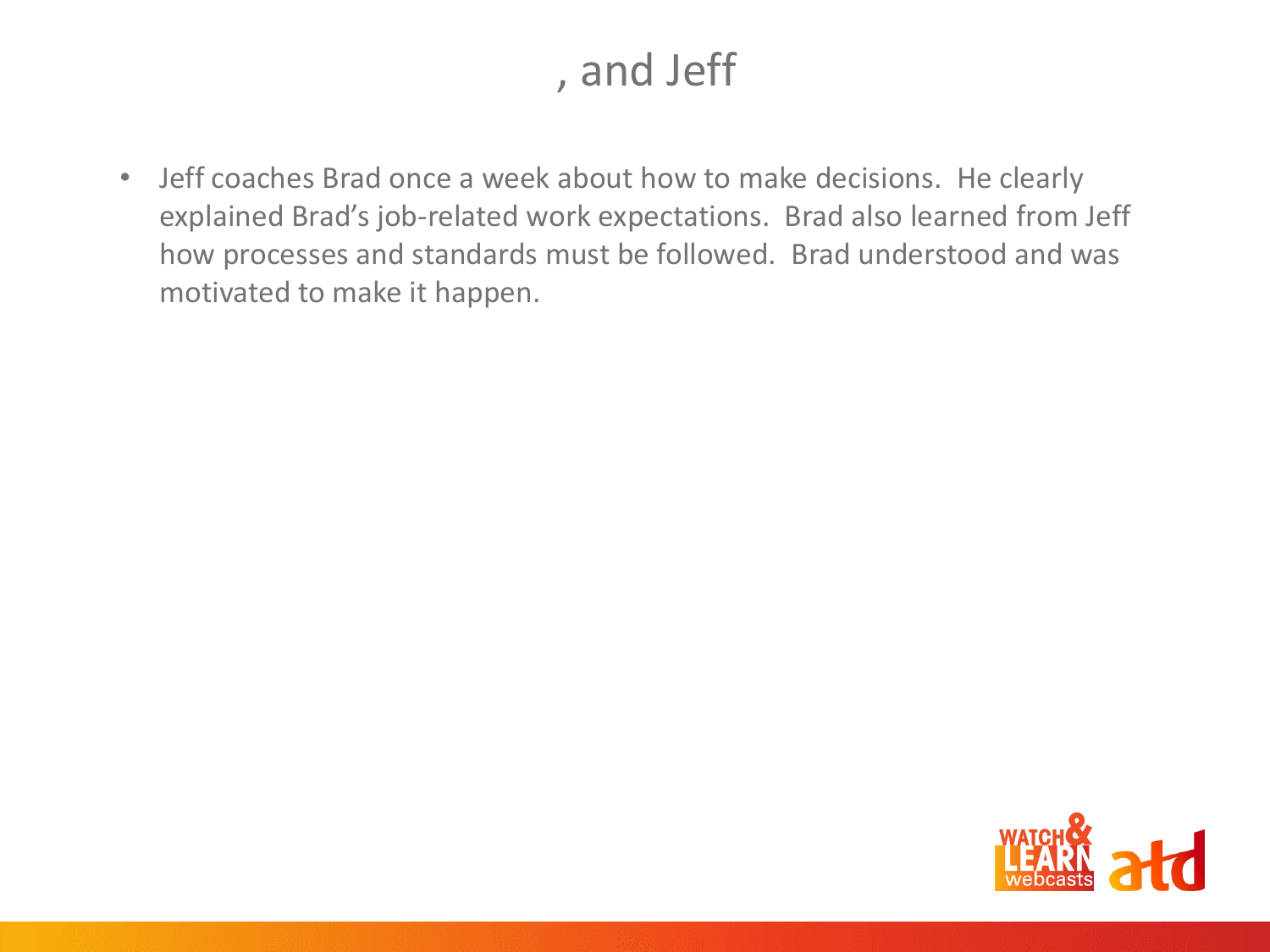## Do you have followers?

- Do they know the vision?
- Do they know the direction?
- Do they know the influencer?
- Do they know the motivator?
- Do they know the inspirer?

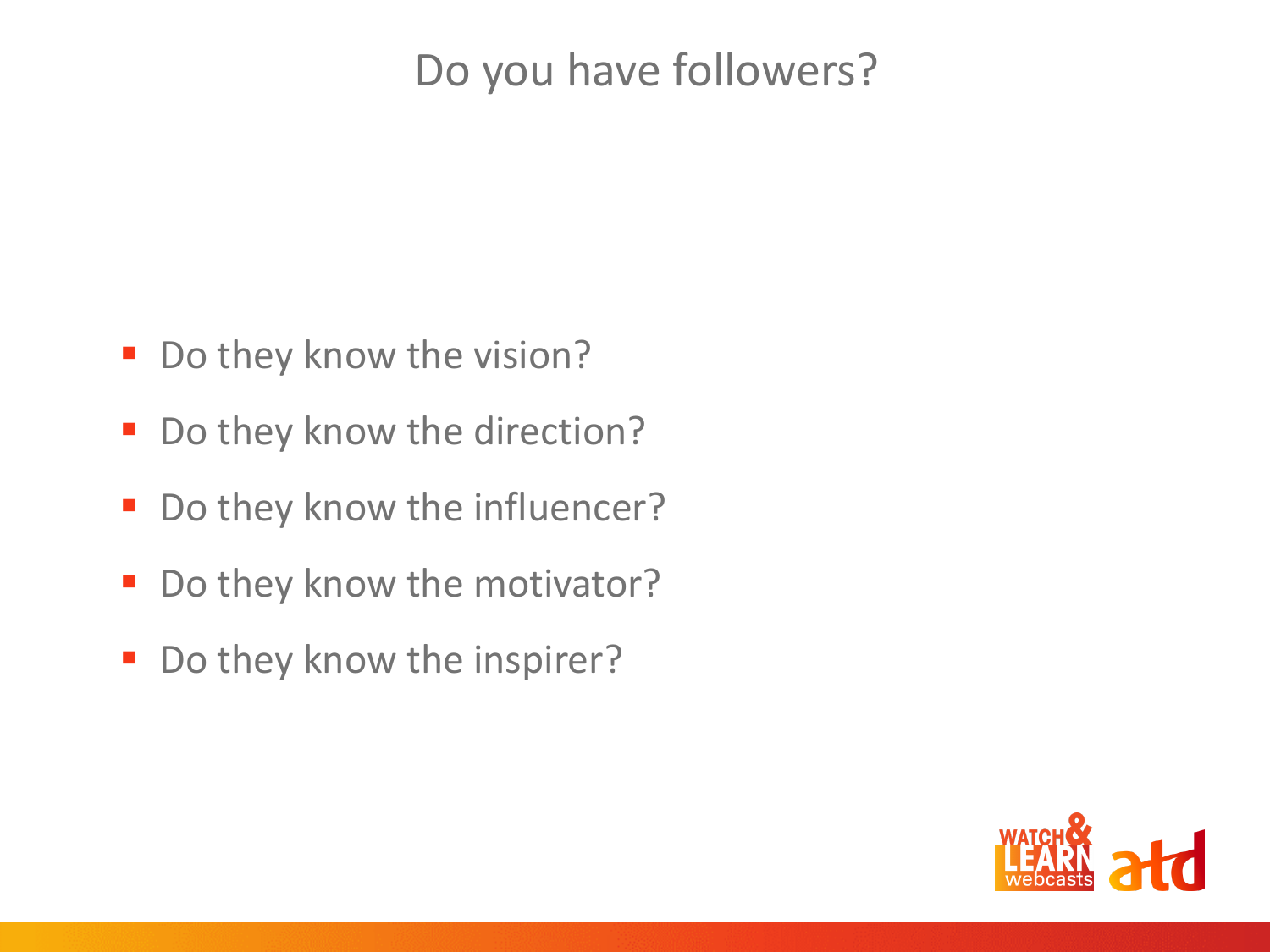## Leadership Styles

- **1. Command & Control**: control, responsibility, decisions, etc. retained more by leader.
- **2. Permissive**: control, participation, involvement, etc. retained more by associates; feelings major determinate of action.
- **3. Professional / Engaged/**

**Transformational:** shared decision, control, & responsibility, etc.; leader is directional, motivational, & goal directed; communication two-way; "character core." NOTE: this style will "lead the charge" for change.

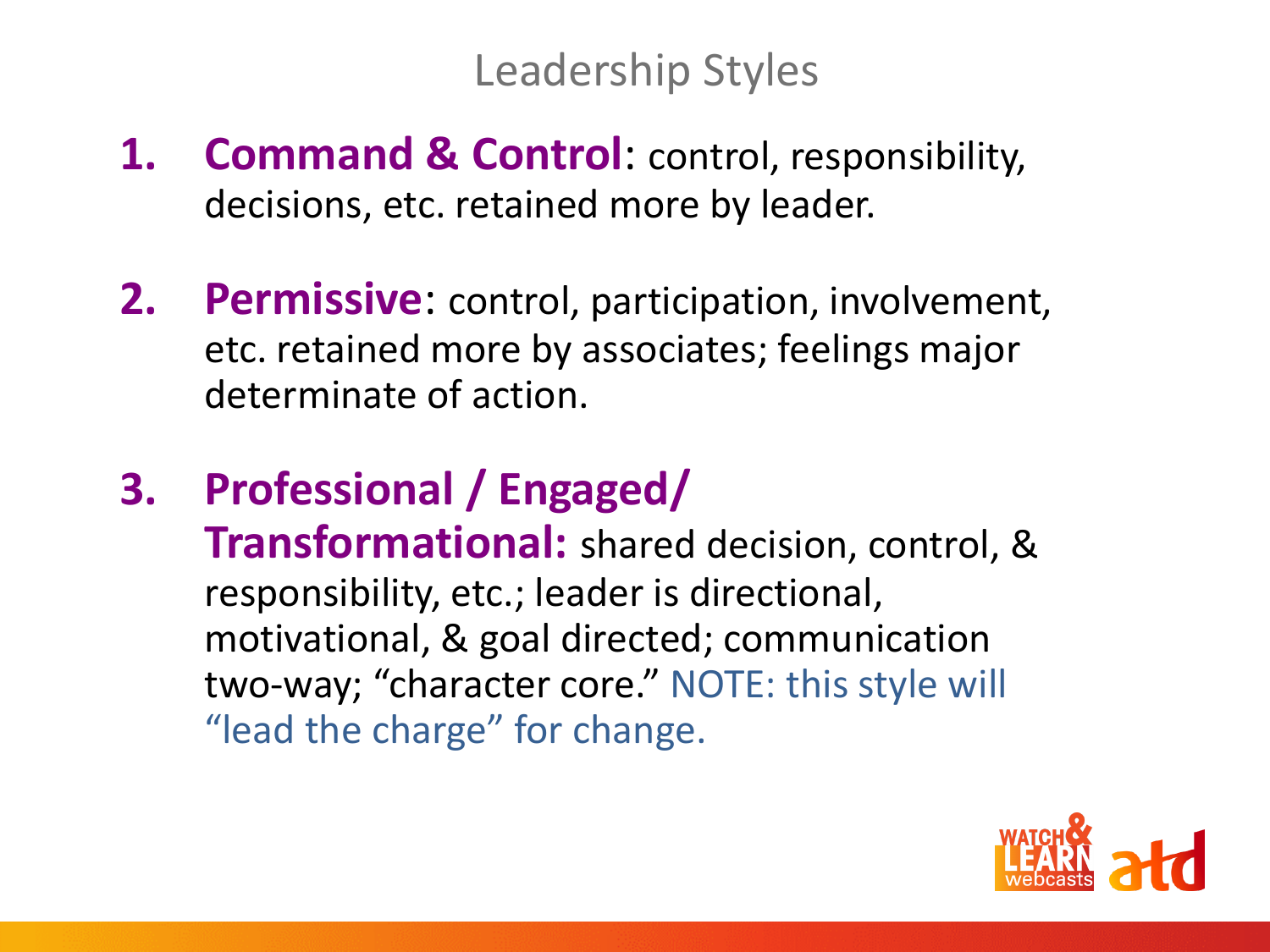# Theory X and Theory Y

**Theory X** - assumes average person:

• Dislikes work; doesn't want responsibility; lacks ambition; self-centered; prefers to be led.

**Theory Y** – assumes average person:

Sees work as natural activity; self-directed; desires responsibility & creativity; committed to objectives.

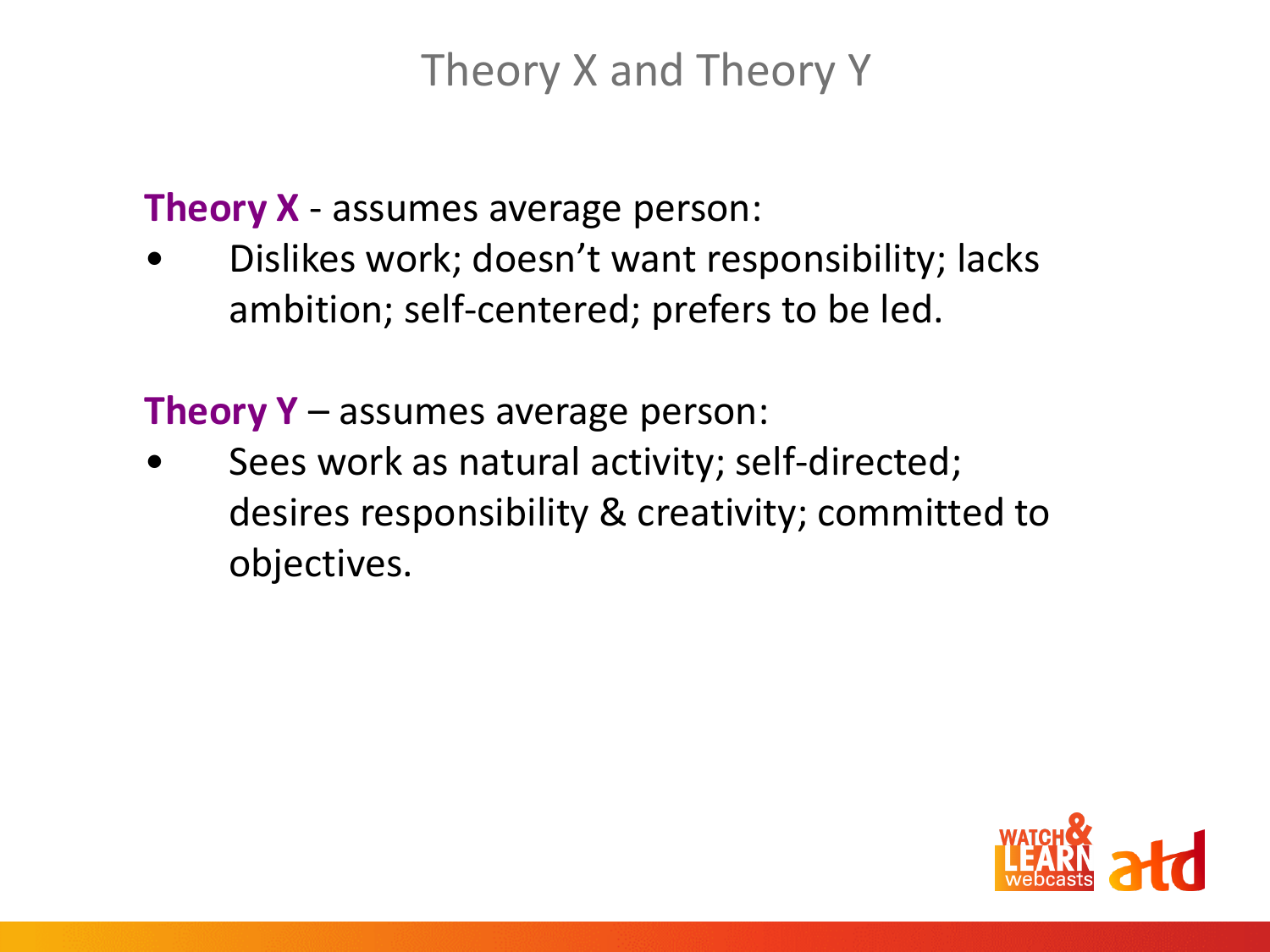#### Maslow's Hierarchy of Needs

#### **Physiological:**

**Comfortable working conditions; good pay; breaks; exercise programs.**

**Safety: Fair treatment; job security; health insurance; EEOC.**

#### **Social:**

**Acceptance by others; communication with others; being part of a group; work-related social events; work teams.**

#### **Ego:**

**Use of one's skills; achievement, confidence, independence; appreciation from others; awards; newsletters with associate's successes.**

**Self-Actualization: Continued education; setting higher goals; using creativity for continuous improvement; career planning.**

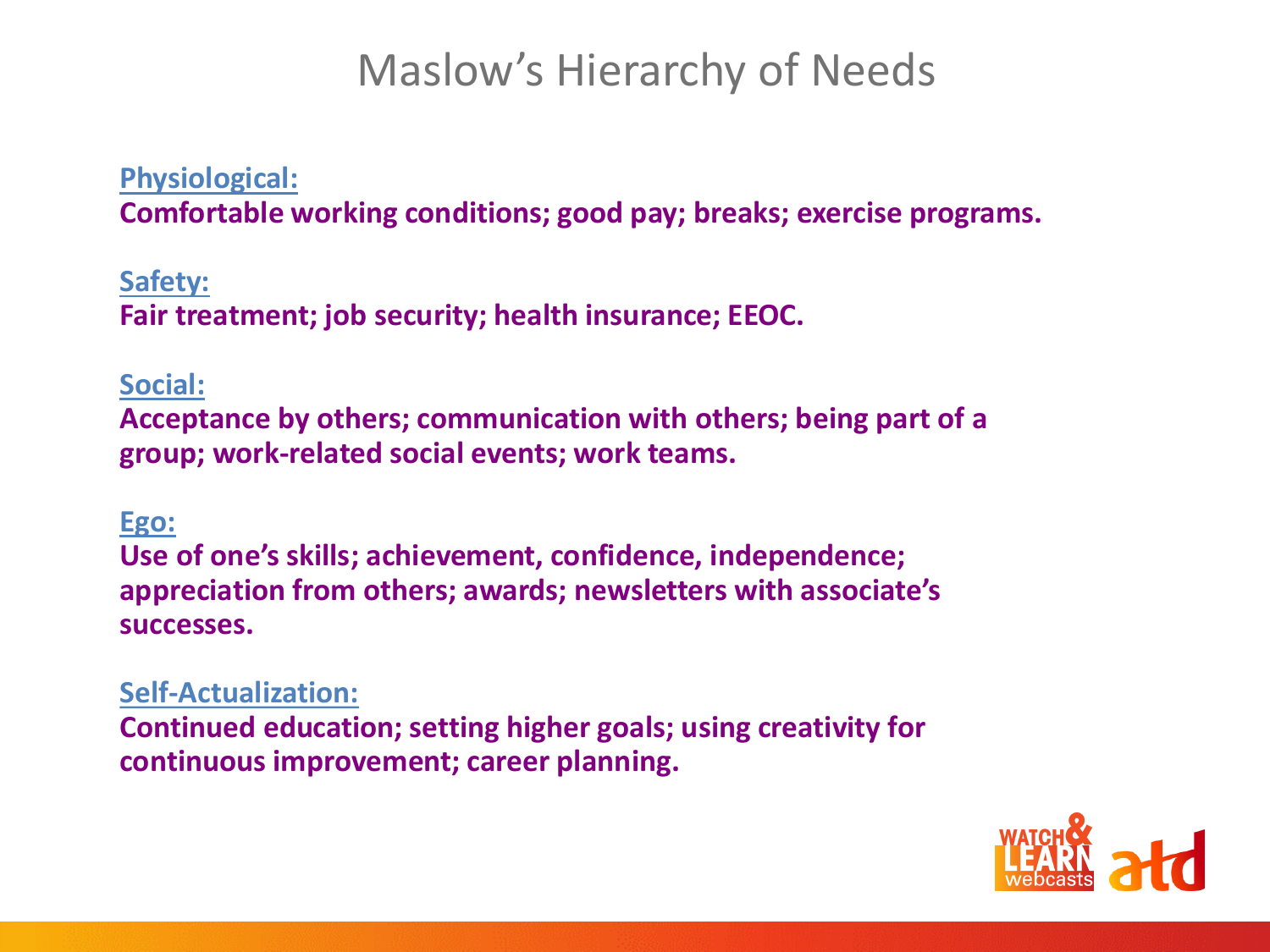Equity Theory

- Be open & honest about inputs and outputs.
- Complete "communication loop."
- Communicate all ways and always during times of change.

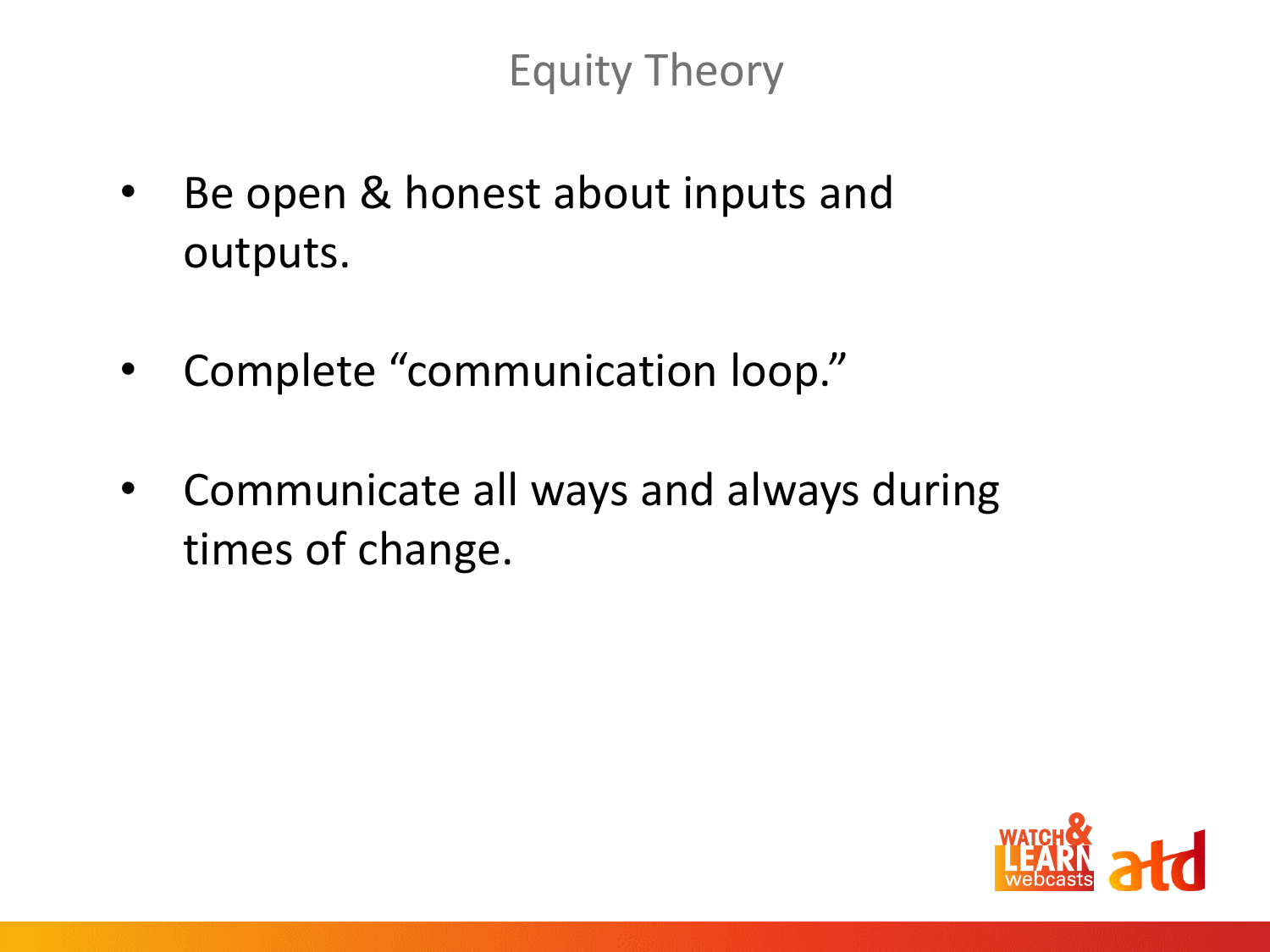Expectancy Theory

- Be clear on expectations; make it possible to attain
- Make clear what job behaviors will lead to what outcomes and show value.
- Administer rewards that have value to associate.

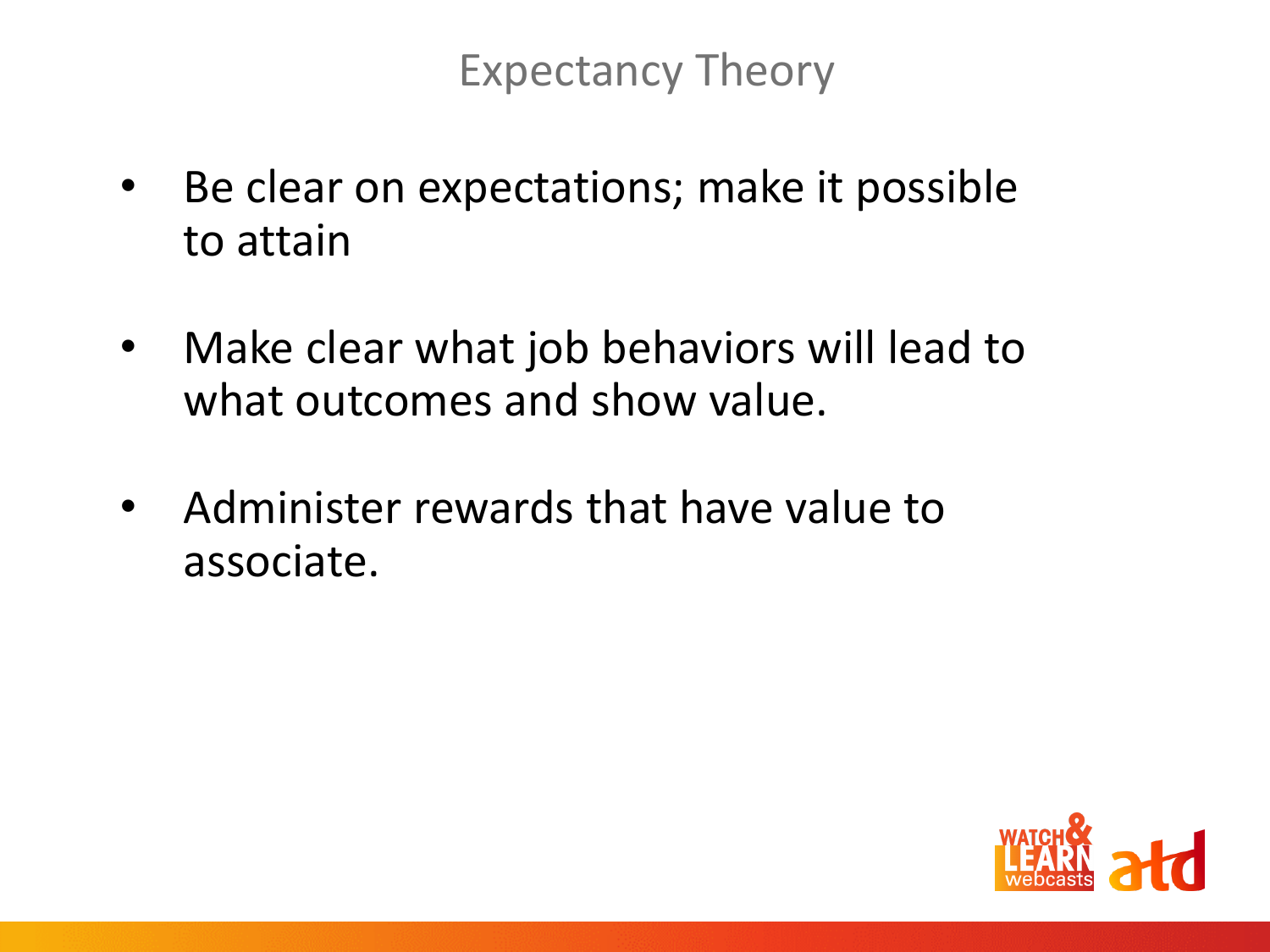Reinforcement Theory

- Be specific
- Reinforce ASAP
- "Catch doing something right"
- Redirect

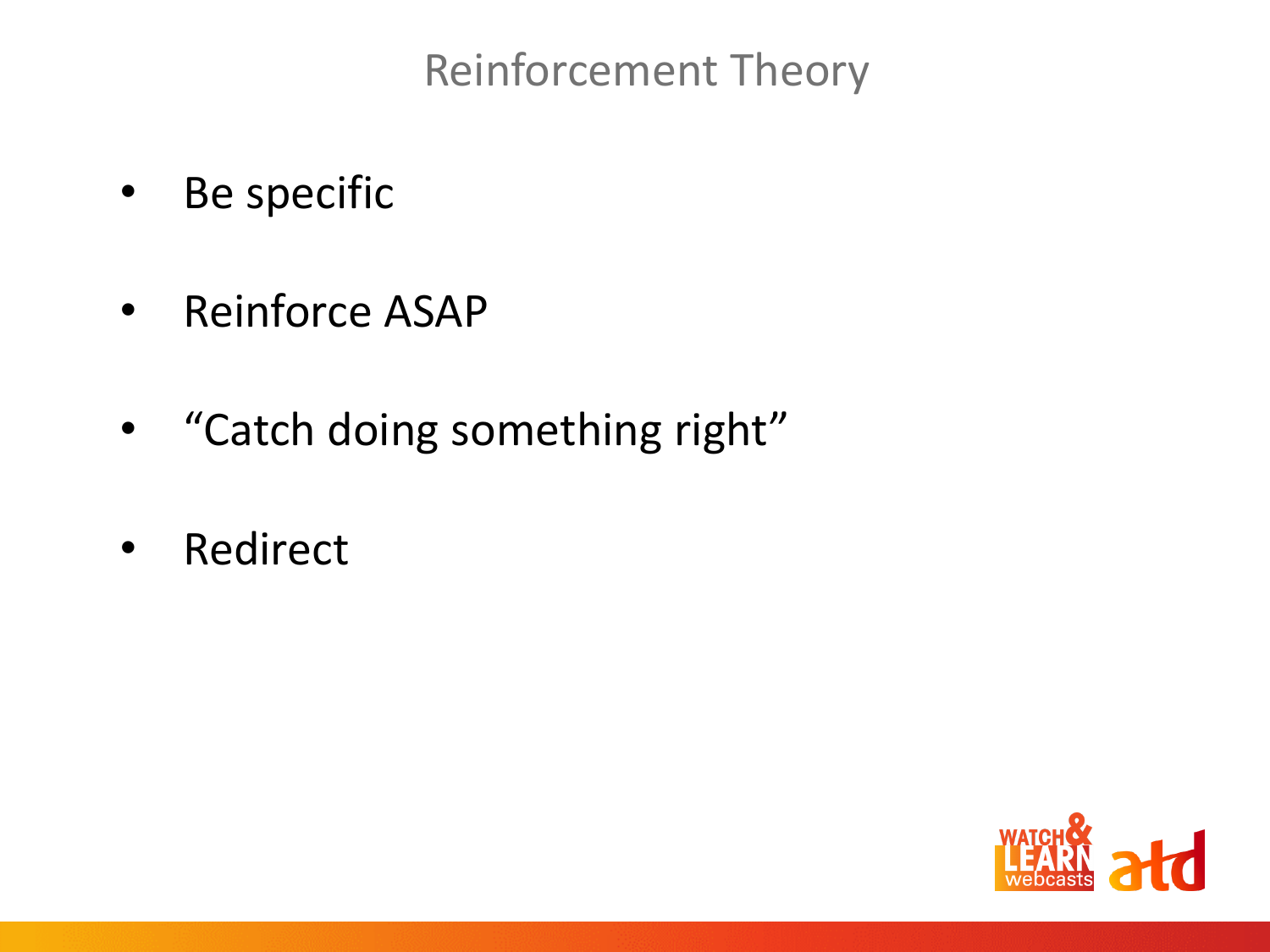Goal Setting Theory

- Specific goals
- Involve associates
- Public commitment
- Acknowledge and show confidence
- Provide feedback \*Outcomes \*Processes